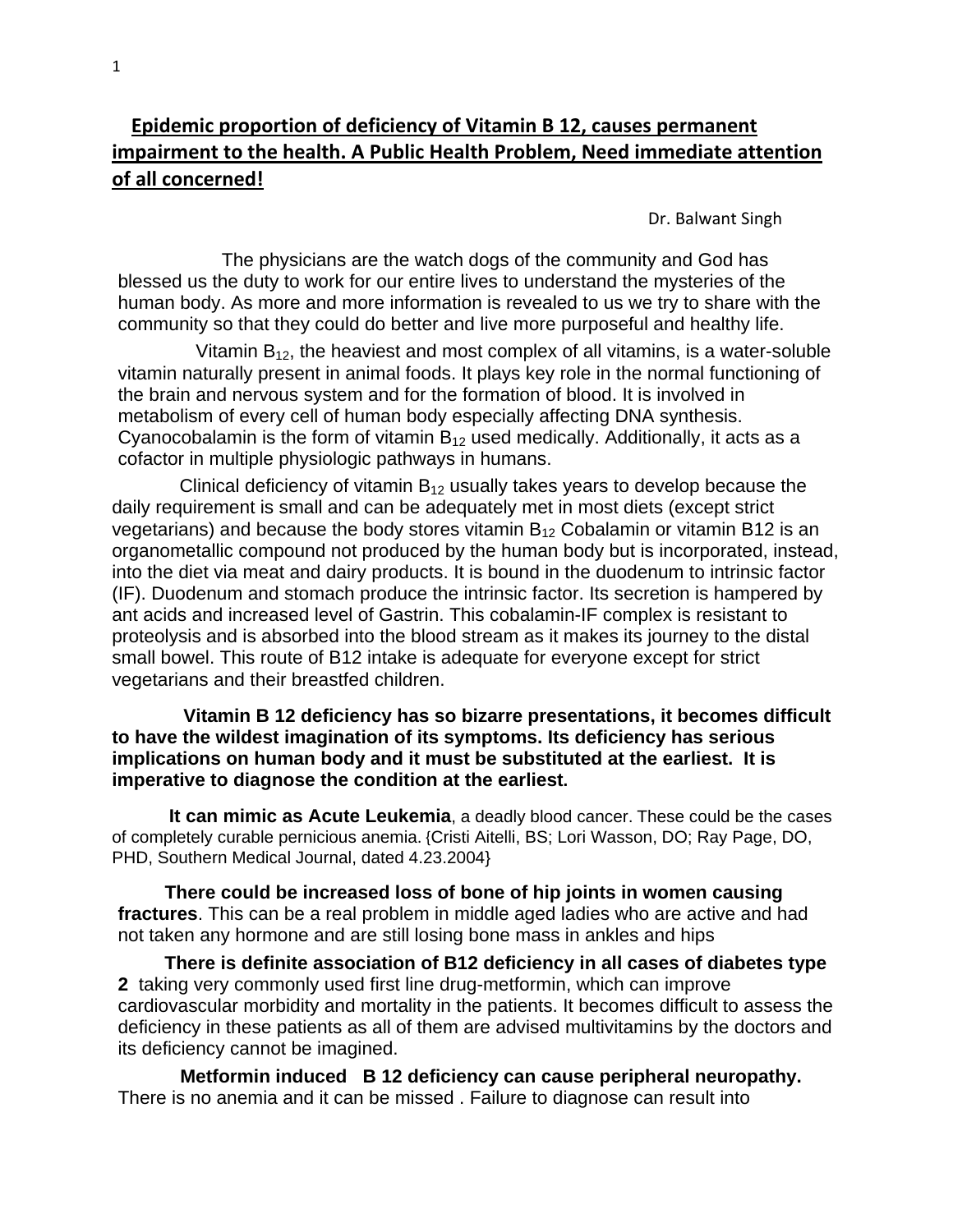progression of neuronal damage to the central and peripheral nerves which can be arrested and cannot be reversed if treated with Vit.B 12.

 **Unexplained chronic cough** may be caused by sensory neuropathy of pharynx and larynx. Vitamin B 12 deficiency reduces the threshold to histamine and vitamin B 12 supplements can raise the threshold to histamine and can relieve cough.

 **Stunning neurological impairment was caused by Vit B 12 deficiency in the full term breast fed children of vegan mother**-failure to thrive and lethargy. Vomiting regularly and poor appetite. The mother had consumed vegetarian diet for 7 years before the birth of the baby. Serum B 12 was very low, once she was given cyanocobalamin, the baby became normal.

 **One year old boy of vegetarian mother developed hypotonia** which caused the weight loss, decreased activity and psychomotor regression. Only detailed investigation could pinpoint the real cause was the deficiency of vit B 12.

 **Can cause sub acute combined degeneration of spinal cord** and can accentuate a very serious disorder of amyotrophic lateral sclerosis. And associated with it are serious symptoms like sore tongue, paresthesias, and weakness. The patients can have numbness in body, difficulty in walking, eye sight impairment, psychiatric symptoms. There could be signs of muscle weakness, absent ankle reflexes or excessive knee jerks, bowl and bladder incontinence., light headedness impaired smell and taste. Can have low grade fever, weight loss, fatigue and malaise. Gastrointestinal symptoms include flatulence, constipation, diarrhea.

 **Tiredness, fatigue, lack of sleep are common symptoms in old age** and in many other situations when the work requires less sleep and more working hours. Even if no deficiency is detected there are definite benefits of taking cyanocobalamin 1000 micrograms orally every day or 1000 mcg im monthly injections or hydroxycobalamin 5mgms im injections twice weekly.

 **Kids getting ileocystoplasty done as an urgent surgical measure develop B12 deficiency. T**hese can also be treated by 500 micrograms once a day orally. As it is observed that B 12 is principally absorbed through ileum.

 **65 years or older suffer less from depression** in case the diet is supplemented with B 12. Over all health improves and the need for medication decreases.

 **Raised plasma homocysteine level is potent independent risk factor for heart diseases**. This can be checked with use of B 12, B6 and folic acid. And most of the patients do not take adequate dose of B 12 which can really help reduce the risk.

 **Pancytopenia**- reduced red blood cell count, white blood cell count and platelets, a really fatal condition in a strict vegetarian lady of 85 years was found. She was very lucky that her test for B 12 was done and B 12 was not detected in blood. So blood transfusion and B 12 saved her life.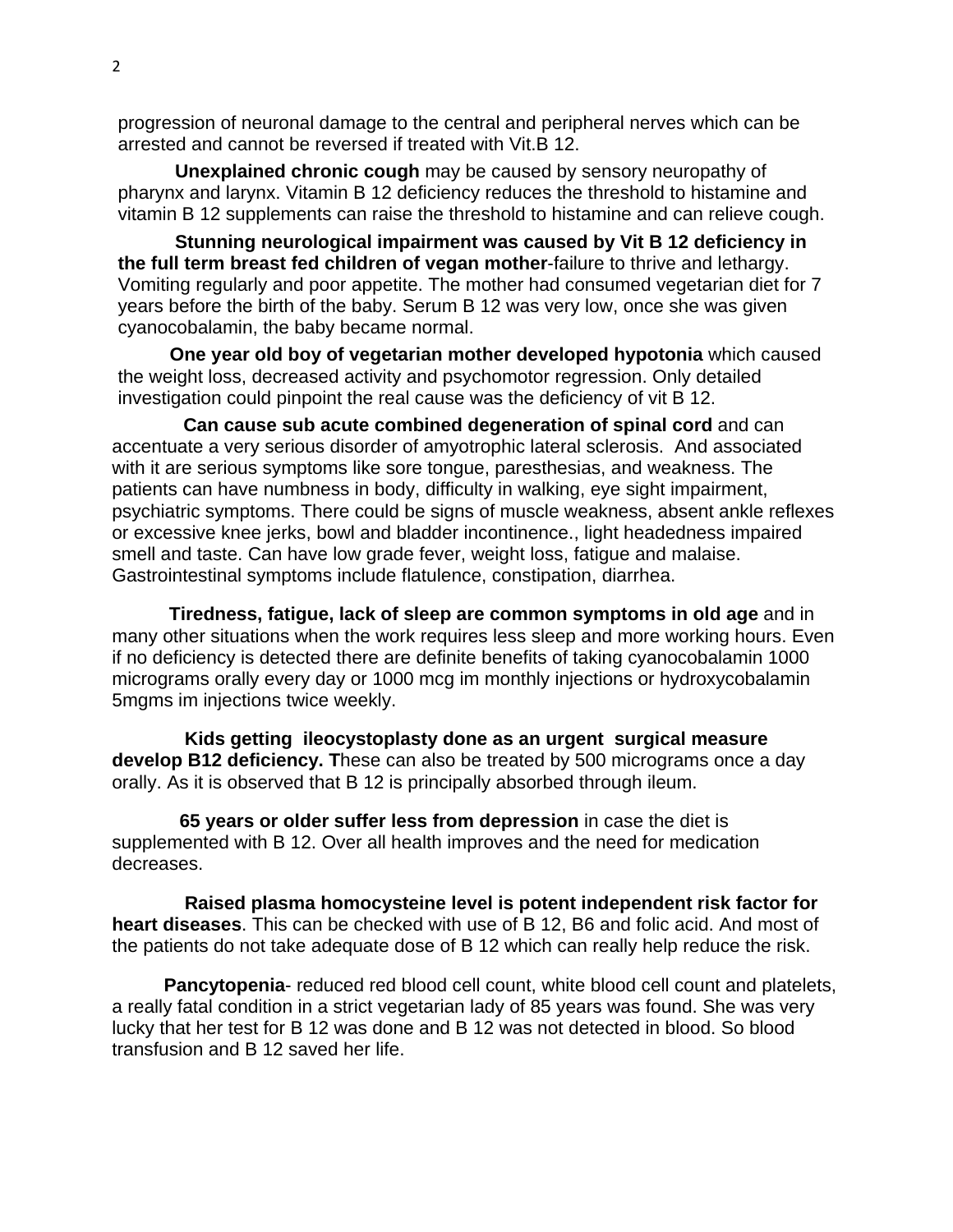**Mild Cognitive Impairment[ MCI] cases** showed definite slow down and improvement in the rate of brain atrophy with B12 supplements. Individuals who had higher vitamin  $B_{12}$  levels were 6 times less likely to experience brain-volume loss, a new study shows. The results are published in the September 9 issue of Neurology.

## **B 12 can curb the risk of Alzheimer's Disease.**

 **PPI inhibitors or H2 antagonists which are used to reduce acidity can cause B 12** deficiency.Gastrin is a potent acid secretagogue that is released from "G" cells in the antrum of the stomach and the duodenum in response to a meal. The feedback inhibition for gastrin is acid present in the lumen of the stomach and small intestine. The use of any agent that inhibits gastric secretion of acid (H2-receptor antagonists or PPIs) will result in a rise in serum gastrin as the feedback inhibition of gastrin release is diminished. Gastrin levels are commonly elevated in patients taking PPIs, but only unusually to a significant degree.

 **Severe Dyspnea, blood stained sputum and productive cough caused by severe anemia in a young 28 year old vegetarian lady in Africa**.High-output cardiac failure, the explanation for this patient's fulminant presentation in pulmonary edema, may occur in the setting of profound anemia. Milder anemia usually only exacerbates heart failure from another cause. In this case, pregnancy as well as postpartum bleeding likely worsened the baseline anemia from a lack of vitamin B12.

 **Severe Cervical Pain caused by B 12 deficiency**. Doctors suspected it to be neoplastic but MRI confirmed the cause was Sub Acute Combined Degeneration of Spinal cord.

 **Duchenne Muscular Dystrophy is a genetic disorder:**The U.S. Food and Drug Administration (FDA) has approved a nasal spray formulation of cyanocobalamin for the treatment of vitamin  $B_{12}$  deficiency; a new indication for orphan drug PTC 124, allowing its use in the treatment of Duchenne muscular dystrophy due to a gene nonsense mutation.

 **Optic Neuritis in pregnancy** could be caused by along with other factors B 12 deficiency also.

 **Celiac Disease, Crohn' Disease and Patients who had surgery of ilieum** do suffer from deficiency and can take the supplement for their life. It should certainly improve their body resistance and there is no harm.

## **Recommendations for Vegetarians, Non-Vegetarians, pregnant and lactating mothers.**

Adult daily dose is 2 to 3 µg per day.

The dose for pregnant and lactating mothers is 2.6 to 2.8 µg per day.